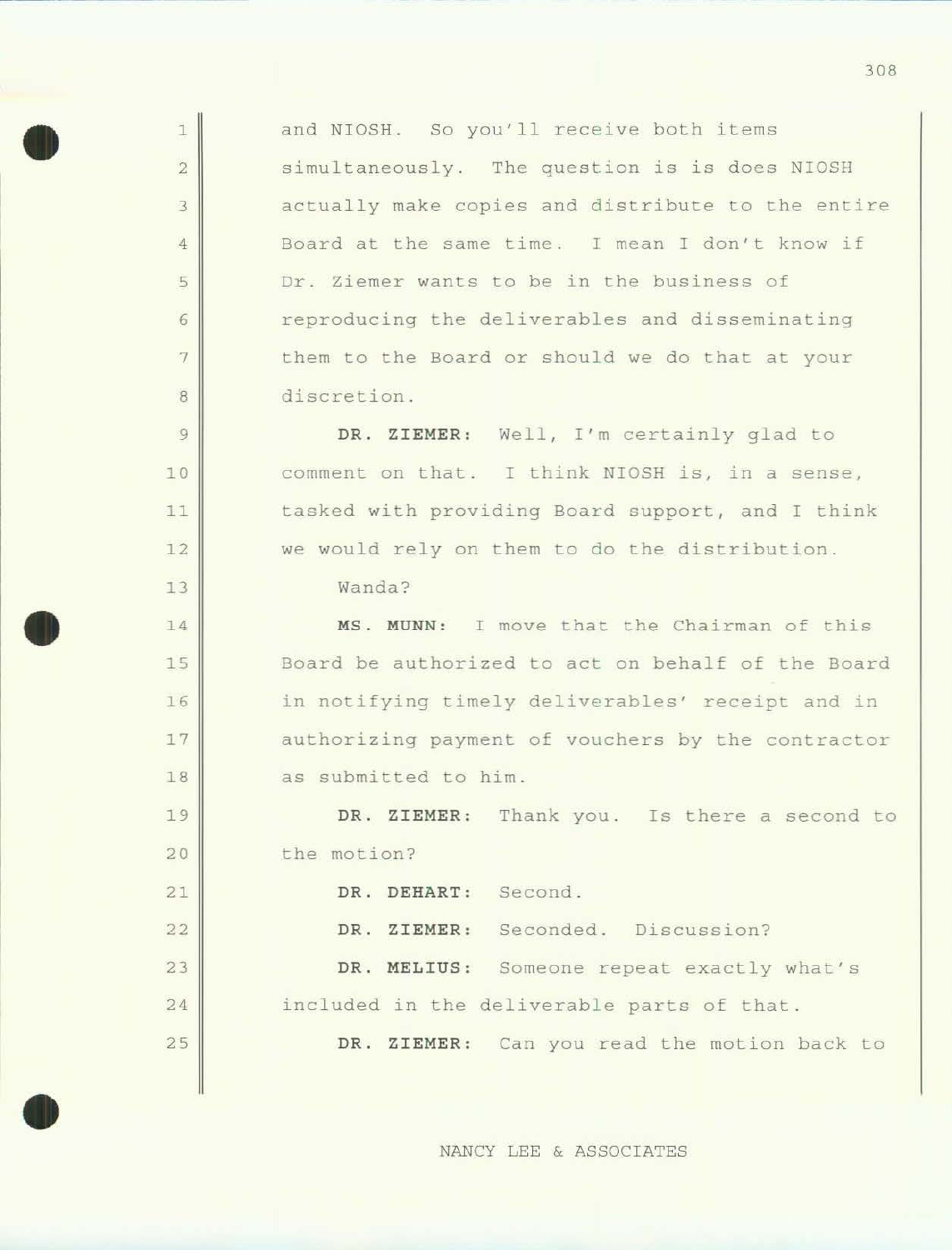| $\mathbf{1}$   | us, Ray?                                           |
|----------------|----------------------------------------------------|
| $\overline{2}$ | (Whereupon, the motion was repeated by the         |
| 3              | Court Reporter.)                                   |
| $\overline{4}$ | DR. ZIEMER: Ready to vote? Okay. All in            |
| 5              | favor, aye.                                        |
| 6              | (Affirmative responses)                            |
| 7              | All opposed?                                       |
| $\,$ 8         | (No responses)                                     |
| $\overline{9}$ | Abstentions?                                       |
| 10             | (No responses)                                     |
| 11             | Motion carries. Thank you.                         |
| 12             | DR. ANDERSON: Is the Chair agreeable?              |
| 13             | DR. ZIEMER: I'm always agreeable, aren't I?        |
| 14             | Next I'd ask that we take from the table the       |
| 15             | motion that was made yesterday regarding a letter  |
| 16             | to Secretary Thompson on the Special Exposure      |
| 17             | Cohort. In the meantime, we asked Jim to actually  |
| 18             | draft the letter that he was proposing so we had   |
| 19             | something to work on, and I will interpret the     |
| 20             | draft that has been distributed as the motion that |
| 21             | is before us. That motion has been duly seconded,  |
| 22             | so we have before us a proposed letter to the      |
| 23             | Secretary dealing with this issue.                 |
| 24             | I now open the floor for discussions, any          |
| 25             | proposed changes or -- you can speak for or        |
|                |                                                    |

•

•

NANCY LEE & ASSOCIATES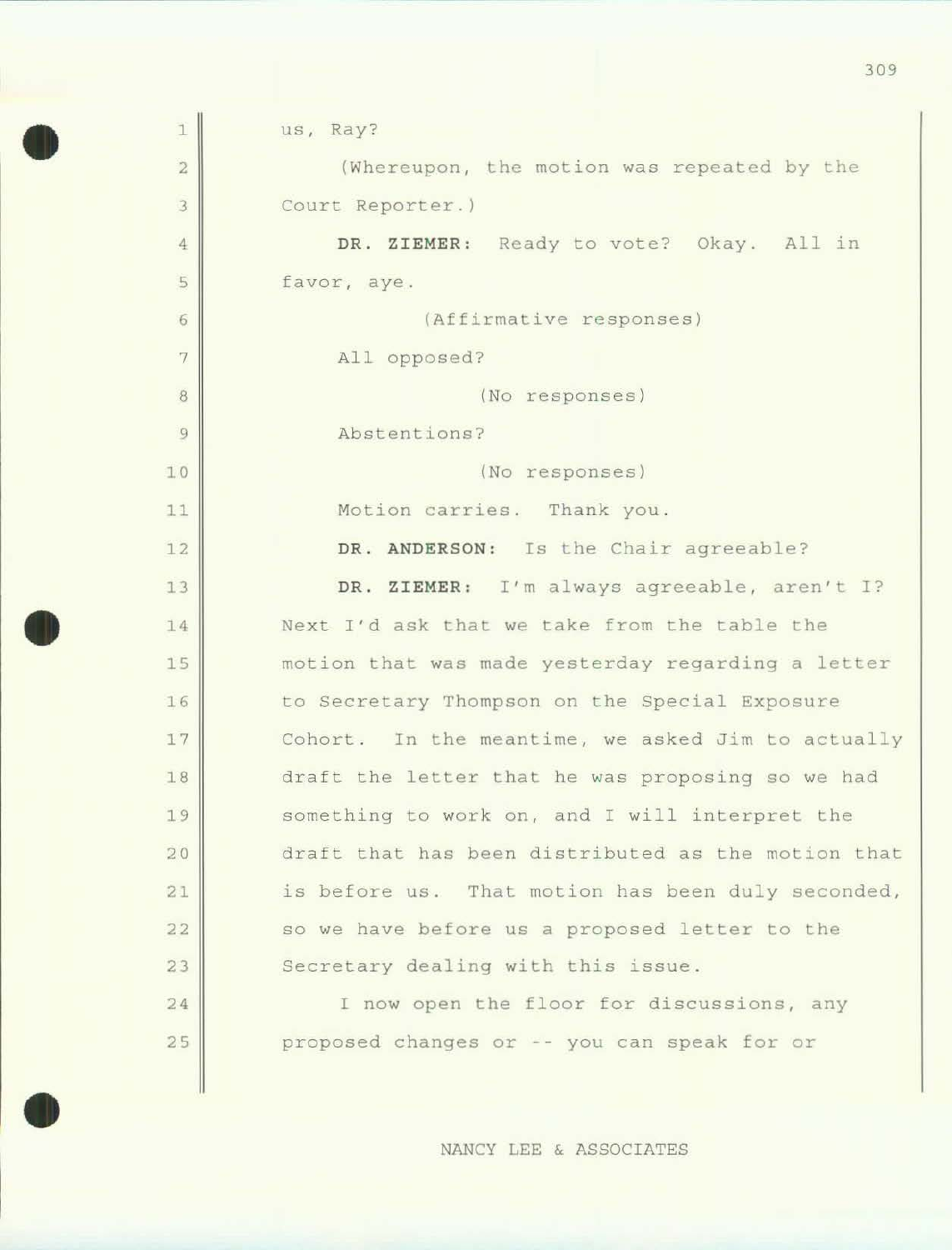| against the motion. |  |  | Tony? |
|---------------------|--|--|-------|
|---------------------|--|--|-------|

1

2

3

4

5

6

7

8

9

10

11

12

13

14

15

16

17

18

19

20

21

22

23

24

25

•

•

DR. ANDRADE: I had two proposed changes. One is fairly simple. It's in the very first paragraph of the letter, first sentence, which goes on to say (reading) I am writing to you to express our concern about the delay.

I'm a little leery of using the word "delay". It implies that there's perhaps some deliberate activity in actually withholding the release of the SEC draft legislation. If they are having half as much problems or problem with it as we had in getting our comments together, then I don't blame them for taking this kind of time for its review. Hence, I would simply suggest that we change the word "delay" to "timeliness".

DR. ZIEMER: Are you making that as a proposed amendment then?

DR. ANDRADE: Yes --

DR. ZIEMER: I'm not -- it's not obvious to me whether that is a substantive change or a friendly amendment. I might ask the movers -mover and seconder if they regard that as friendly or neutral or -- is it different? Is the impact -

DR. MELIUS: I don't have any strong

NANCY LEE & ASSOCIATES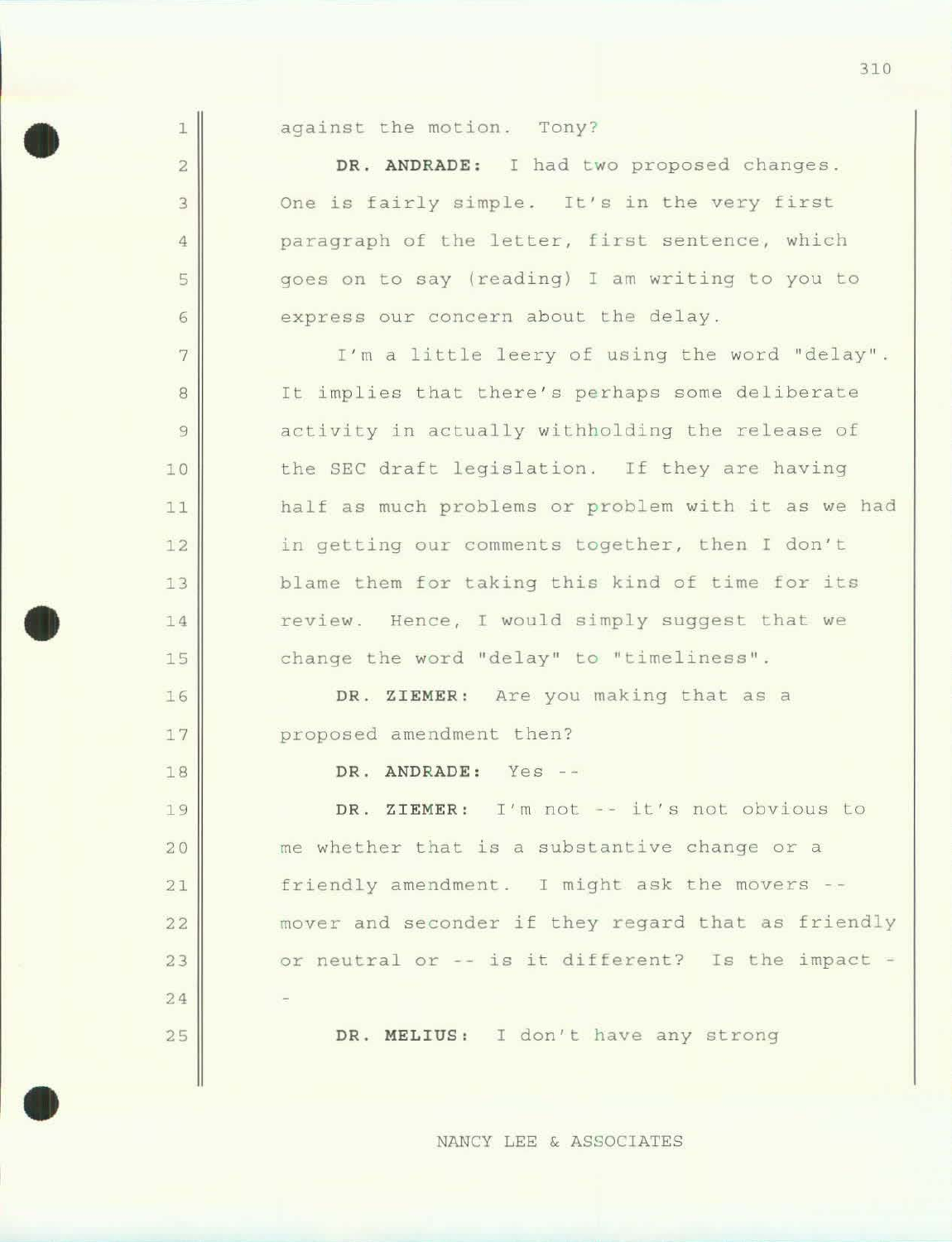| 1              | objection to it. I'd probably disagree with Tony  |
|----------------|---------------------------------------------------|
| $\overline{2}$ | about some of the interpretation, but if people   |
| $\overline{3}$ | are more comfortable with that word, that's fine. |
| $\overline{4}$ | DR. ZIEMER: It appears that the motioner          |
| 5              | would accept that. What about the seconder?       |
| 6              | MR. ESPINOSA: That's fine.                        |
| 7              | DR. ZIEMER: Okay. Then let's consider that        |
| 8              | change. Thank you.                                |
| 9              | DR. ANDRADE: Second --                            |
| 10             | DR. ZIEMER: You still have the floor.             |
| 11             | DR. ANDRADE: Right. Second of all, this may       |
| 12             | be a little bit more controversial, we go down to |
| 13             | the bottom of the draft letter --                 |
| 14             | DR. ZIEMER: Are you at the bottom of the          |
| 15             | first page or --                                  |
| 16             | DR. ANDRADE: Bottom of the first page. I'd        |
| 17             | like to propose that we strike the entire         |
| 18             | paragraph, which carries on into the next -- onto |
| 19             | the second page. Reason for doing that is that it |
| 20             | implies that the SEC legislation is going to give |
| 21             | us definitive criteria for performing dose        |
| 22             | reconstructions or for -- which are currently     |
| 23             | ongoing. And I think those methods are being      |
| 24             | developed, and I don't believe that there are     |
| 25             | going to be new criteria as far as I can recall   |
|                |                                                   |

•

•

NANCY LEE & ASSOCIATES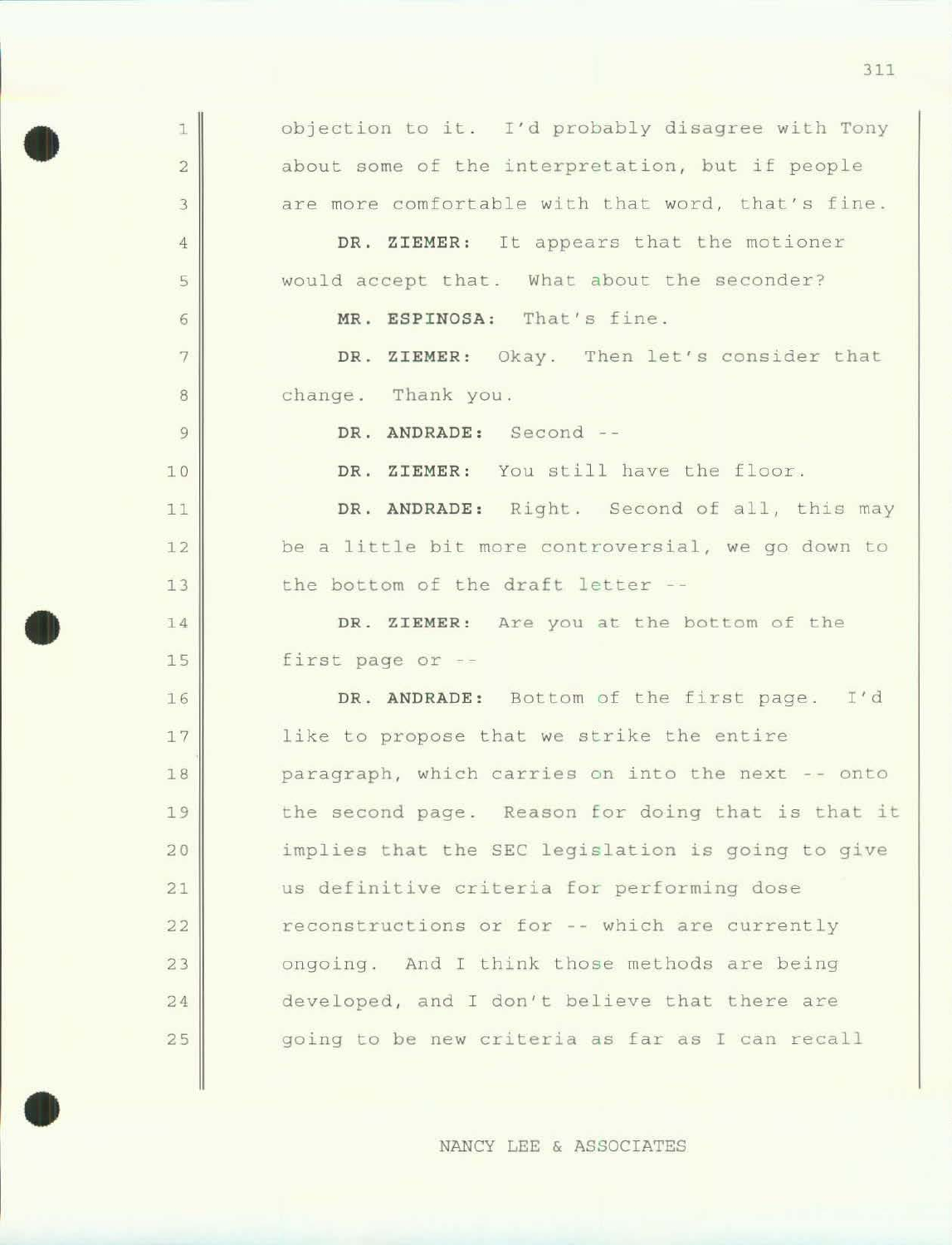| $\mathbf{1}$            | the language in the draft legislation.             |
|-------------------------|----------------------------------------------------|
| $\overline{\mathbf{2}}$ | DR. ZIEMER: I think I will interpret that as       |
| $\mathbf{B}$            | a motion to amend, is to strike the paragraph. Is  |
| $\overline{4}$          | there a second to the motion to strike that        |
| 5                       | paragraph?                                         |
| 6                       | MS. MUNN: Yes, I'll -- I'll second that.           |
| $\overline{7}$          | DR. ZIEMER: And it's seconded. Now we will         |
| $\overline{8}$          | discuss this proposed amendment to strike that     |
| 9                       | paragraph. You may speak pro or con for the        |
| 10                      | motion to amend. We need to get some sense of the  |
| 11                      | Board on this.                                     |
| 12                      | DR. MELIUS: I can give you my sense.               |
| 13                      | DR. ZIEMER: Yeah.                                  |
| 14                      | DR. MELIUS: I think it sort of strikes to          |
| 15                      | the heart of the letter and some of the rationale  |
| 16                      | for why we should have concerns about this. I      |
| 17                      | think it's one of the concerns about the           |
| 18                      | timeliness of getting the final rule out. And I    |
| 19                      | think it's an important point, and I think         |
| 20                      | striking that entire paragraph is not appropriate. |
| 21                      | DR. ZIEMER: Okay. Jim speaks for retaining         |
| 22                      | it. Anyone -- Henry and then Mark.                 |
| 23                      | DR. ANDERSON: Yeah, to me, reading that, the       |
| 24                      | issue is we need to know, if we do a review,       |
| 25                      | rather than to say this review is, you know,       |
|                         |                                                    |

•

•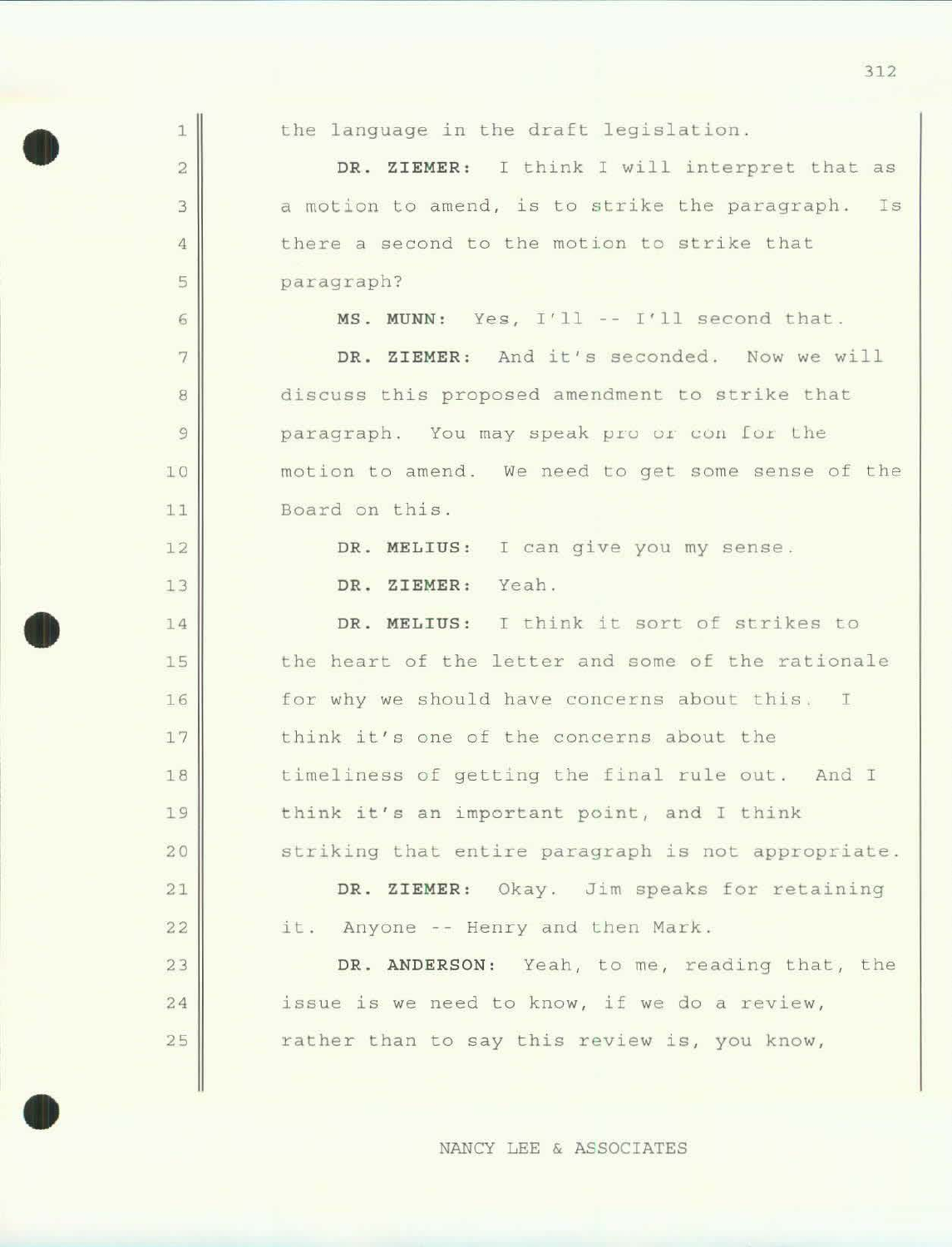1 2 3 4 5 6 7 8 9 10 11 12 13 14 15 16 17 18 19 20 21 22 23 24 25 inadequate because there's insufficient dose reconstruction, we need to know Lhe definitions that are going to be used so Lhat when we review we don't criticize a dose reconstruction that might well have fallen into the special cohort. so we -- while I'm not sure it'll help us in our definitional review, it would help us, I believe, on knowing, you know, kind of in the right-hand side of this if we know what the criteria are, then when we do our reviews we could say that this -- whether or not this meets or would seem to meet that or we need Lo, in our review, critique that in that sense of the adequacy of the dose reconstruction. It may be appropriate then that that person would fall into special cohort if we know what the definition of a special cohort is. If we don't, all we're saying is there's problems with the definition and that it then goes back and you can churn and churn and churn, but it may well be -- I mean that's how I read this, it helps us set kind of the one bar that has to be reached in adequate or not. And for our contractor, they need to know that so they don't spend a lot of time on it. And I think NIOSH needs to know that, as well. I mean that's how I took it.

•

•

•

NANCY LEE & ASSOCIATES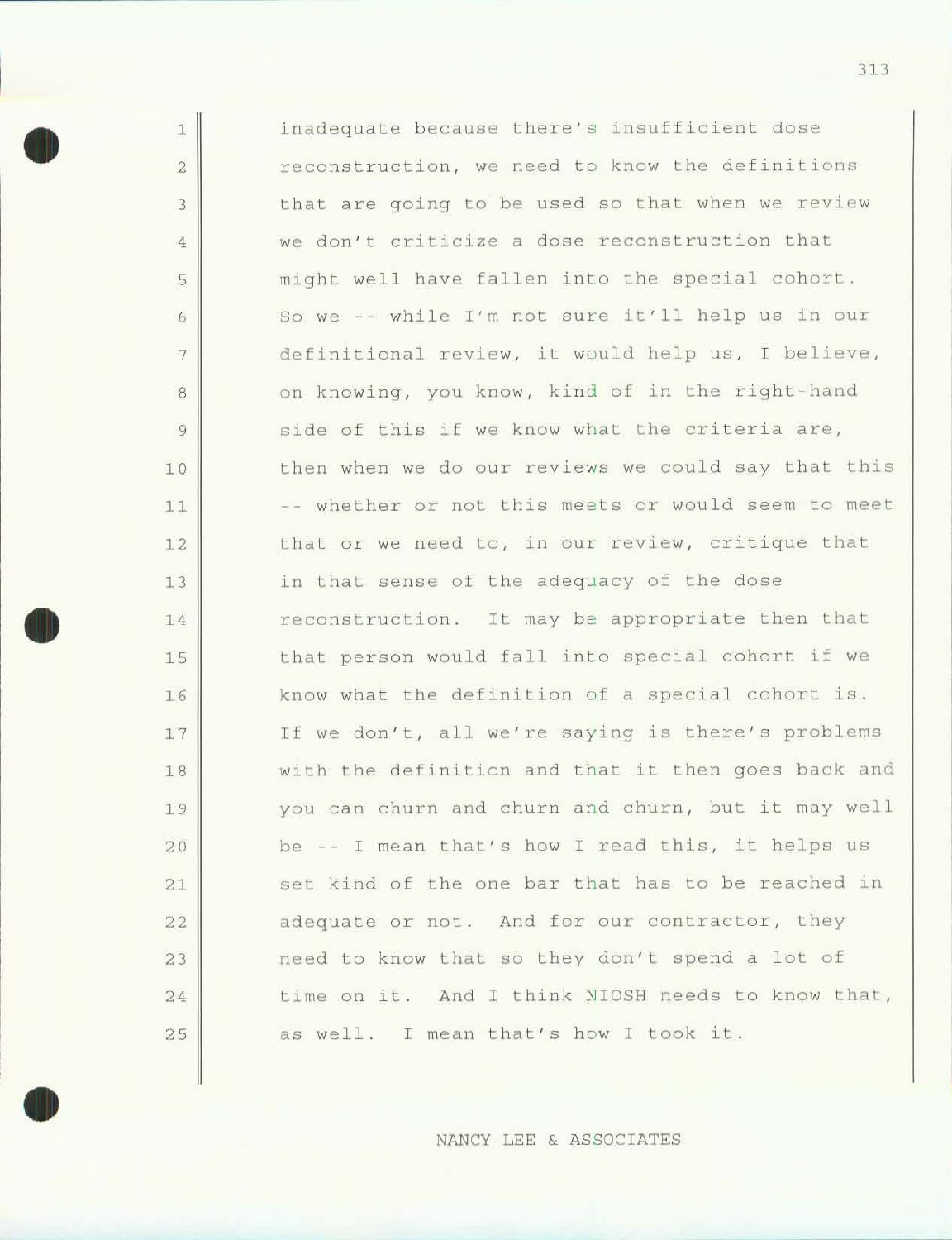| $\mathbf{1}$   | DR. ZIEMER: We've got Mark and then Tony.         |
|----------------|---------------------------------------------------|
| $\sqrt{2}$     | MR. GRIFFON: Yeah, I'm speaking against the       |
| 3              | amendment, as well. I just -- I was also thinking |
| $\overline{4}$ | as possible compromise language, the one thing    |
| 5              | that we possibly can concede is that in the last  |
| 6              | part of that sentence we could possibly rephrase  |
| 7              | it to say the Board will, in many cases, need to  |
| 8              | rely upon the criteria defined in this rule. I    |
| $\overline{9}$ | think some of the dose reconstructions are not as |
| 10             | dependent on that -- that line, as defined in the |
| 11             | Special Exposure Cohort rule, and you know, work  |
| 12             | has gone forward without that in place. I think   |
| 13             | that's part of Tony's point, maybe not, but I     |
| 14             | think that might be a possible compromise. I      |
| 15             | don't know if that's agreeable to the original    |
| 16             | proposer.                                         |
| 17             | DR. ZIEMER: If this motion fails, then you        |
| 18             | will have an opportunity to make those changes    |
| 19             | that -- Tony.                                     |
| 20             | DR. ANDRADE: I actually like Mark's idea. I       |
| 21             | think that is a good compromise. I think the real |
| 22             | criteria that are going to be set forth in the    |
| 23             | legislation are the guidelines by which special   |
| 24             | cohorts will be defined, so that's looking at it  |

•

•

25

NANCY LEE & ASSOCIATES

kind of from a different point of view. And so my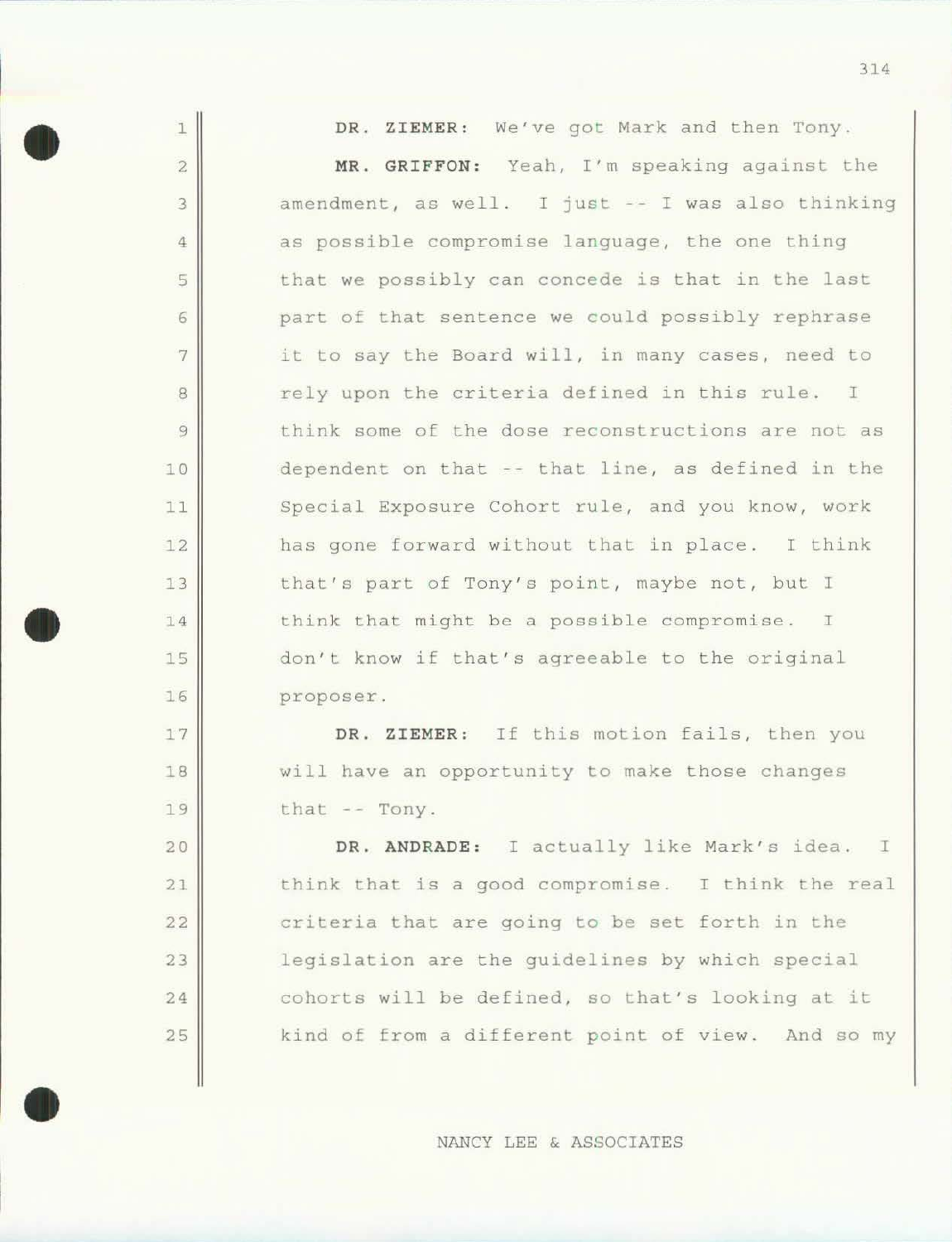last change was going to be that on the next paragraph that we just add the Lwo words -- along with what Mark proposed -- that potentially eligible classes of workers da, da, da, have and continue to be blocked from filing petitions to become members. I think that that is a totally appropriate -- and that that really goes to the heart of the matter that *Jim* was bringing up.

•

1

2

3

4

5

6

7

8

9

10

11

12

13

14

15

16

17

18

19

20

21

22

23

24

25

•

•

DR. ZIEMER: Okay. Again, you will have opportunity, after this motion, to address that issue. Other -- Gen Roessler.

DR. ROESSLER: (Off microphone) (Inaudible) DR. ZIEMER: Okay, other comments on this motion? Jim?

DR. MELIUS: Just to indicate that once we have dealt with the amendment that's on the floor that I would be glad to accept both of Mark's and Tony's recent suggestions as friendly amendments.

DR. ZIEMER: Okay, a hint of things to come. It almost sounded like Tony was speaking against his own motion there, but are there other comments, pro or con?

Okay, then all in favor of the amendment -if you vote in favor, you're voting to strike the paragraph. All in favor will say aye.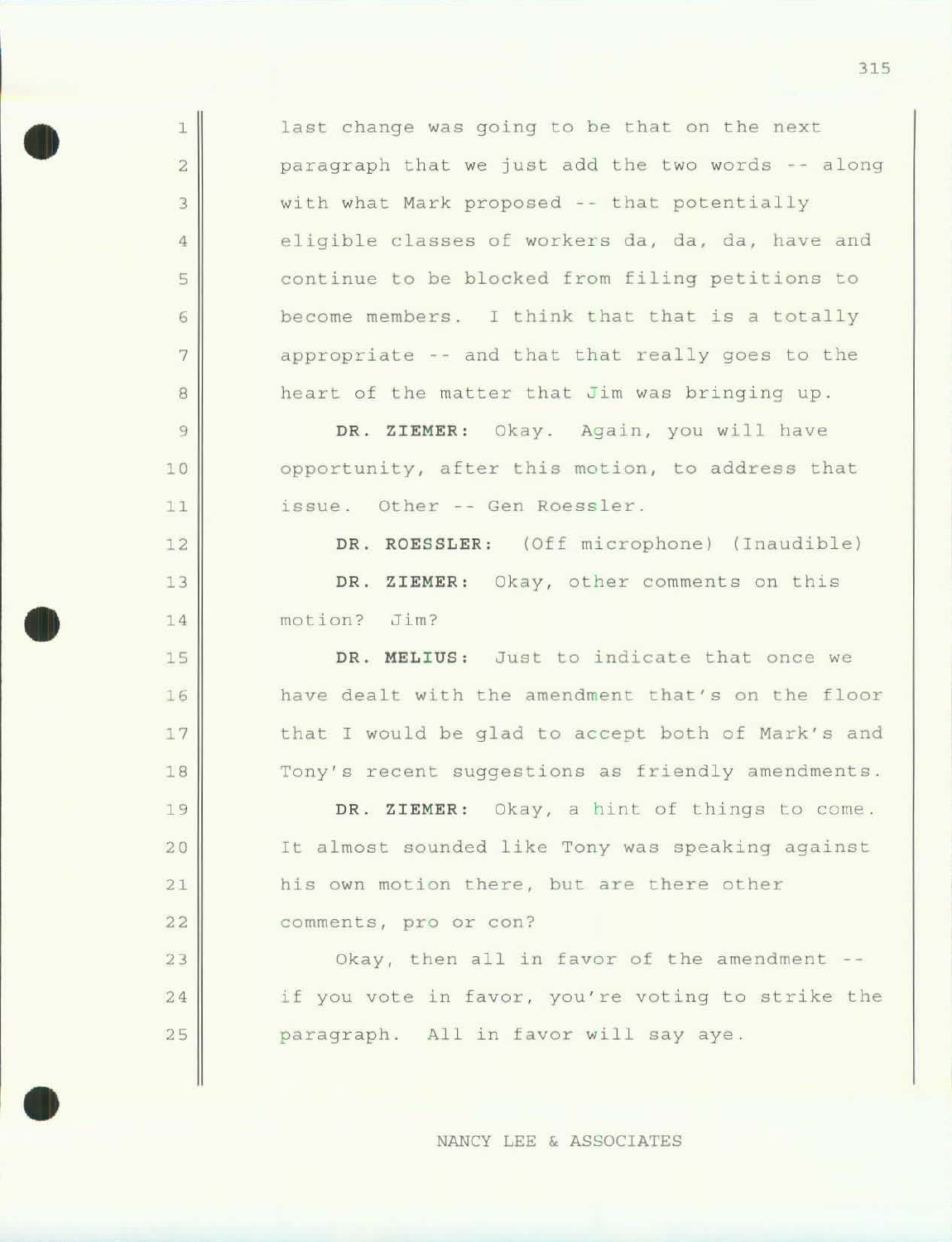| 1              | (Affirmative responses)                            |
|----------------|----------------------------------------------------|
| $\bar{2}$      | All opposed say no.                                |
| 3              | (Negative responses)                               |
| $\overline{4}$ | The noes -- any abstentions?                       |
| 5              | (No responses)                                     |
| $\sqrt{6}$     | The noes have it. The paragraph remains in.        |
| 7              | We now can open the floor for certain friendly     |
| 8              | amendments, and (Off microphone) (Inaudible).      |
| $\mathfrak{g}$ | MR. GRIFFON: I guess just to restate my --         |
| 10             | what we discussed prior to this, the end of that   |
| 11             | paragraph that we didn't strike, it says the Board |
| 12             | -- and I'm proposing that we rephrase it to say    |
| 13             | the Board will, in many cases, need to rely upon   |
| 14             | criteria defined in this final rule. And I         |
| 15             | believe that's a friendly amendment.               |
| 16             | Jim, for the record, I think you --                |
| 17             | DR. MELIUS: That is a friendly amendment.          |
| 18             | DR. ZIEMER: Wanda?                                 |
| 19             | MS. MUNN: Also a friendly amendment, I             |
| 20             | understand that the word "tasked" is commonly      |
| 21             | accepted in parlance right now, but it's one of    |
| 22             | those things that grates against the grain of      |
| 23             | purists. I would really appreciate it if we could  |
| 24             | change that to either "charged" or "is responsible |
| 25             | for" rather than "the Board is tasked with         |
|                |                                                    |

•

•

NANCY LEE & ASSOCIATES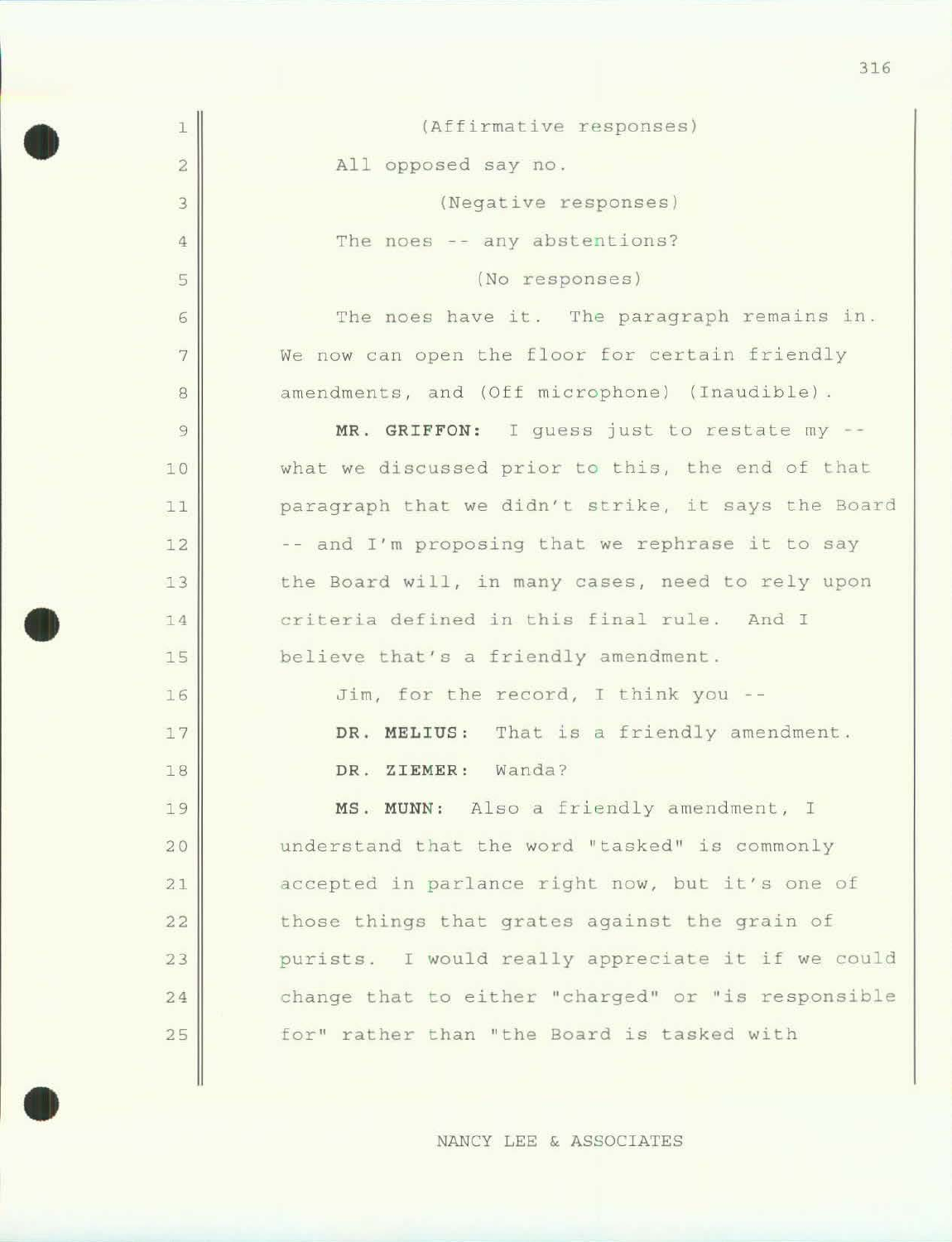1 2 3 4 5 6 7 8 9 10 1 1 12 13 14 15 16 17 18 19 20 21 22 23 24 25 reviewing..." MR. ELLIOTT: So you're speaking to the first -- or the last paragraph, first page --MS. MUNN: Where -- I'm talking about the same paragraph that Mark is talking about. I'm just talking about the first line of it. (Reading) The Advisory Board, pursuant co the Act, is tasked with reviewing... I'm suggesting that it be changed to " charged" or " responsible for". MR. ELLIOTT: And reaction to that? DR. MELIUS: I would also accept "charged". MR. ELLIOTT: Mr. Presley? MR. PRESLEY: First paragraph, it says "On behalf of the Advisory Board..." Should that not read "The Advisory Board on Radiation and Worker Health wishes to express our concern..." DR. MELIUS: That would be fine with me, too. I think, as we've done in the past with these letters, we've let the Chair edit and -- in terms of style and grammar and -- as he feels appropriate, so... MR. ELLIOTT: Dr. Ziemer, we have a friendly amendment on the first paragraph, first sentence, to change the language to read "The Advisory Board

•

•

•